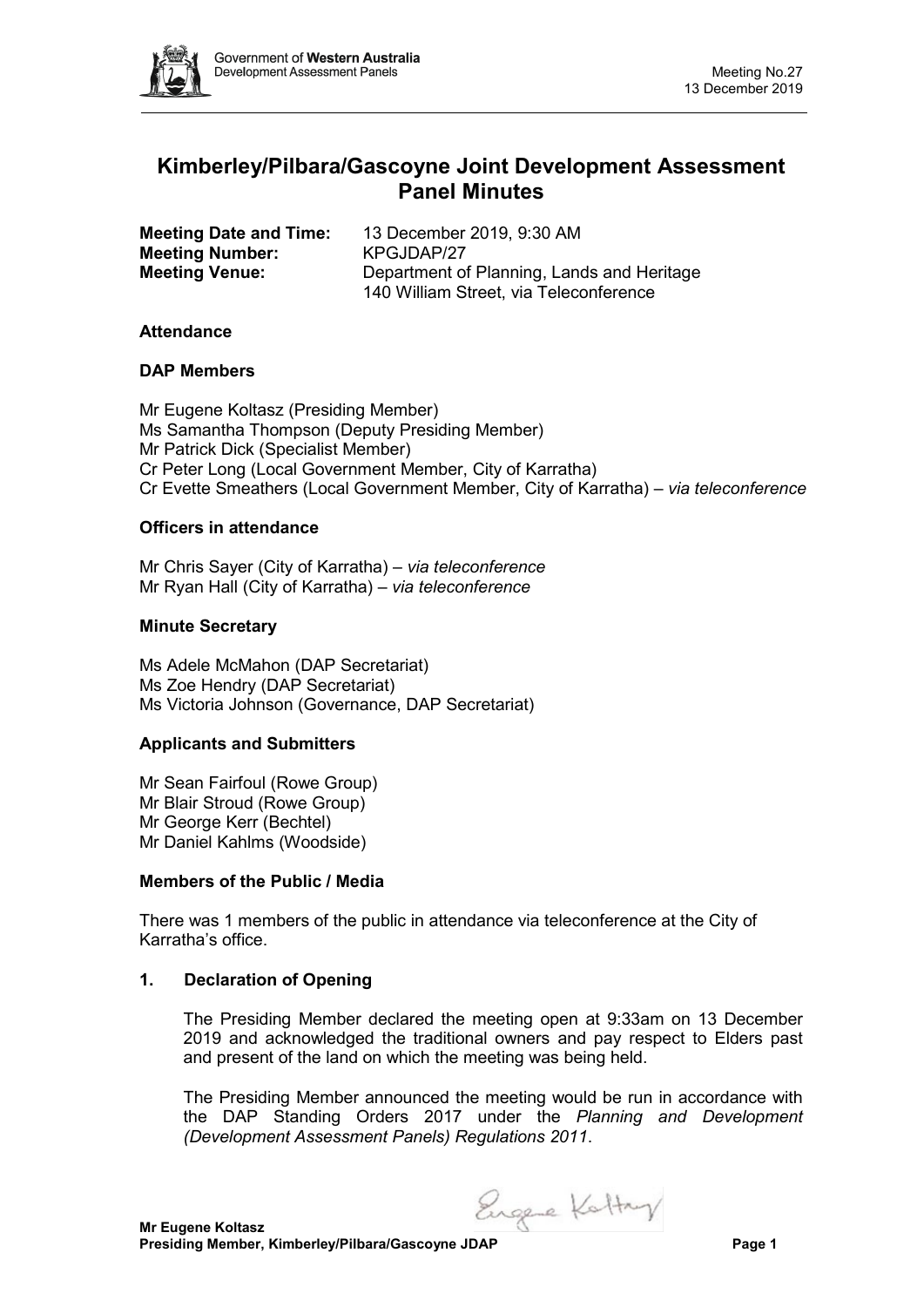

The Presiding Member advised that in accordance with Section 5.16 of the DAP Standing Orders 2017 which states *'A person must not use any electronic, visual or audio recording device or instrument to record the proceedings of the DAP meeting unless the Presiding Member has given permission to do so.',* the meeting would not be recorded.

# **2. Apologies**

Nil

# **3. Members on Leave of Absence**

Nil

# **4. Noting of Minutes**

DAP members noted that signed minutes of previous meetings are available on the [DAP website.](https://www.dplh.wa.gov.au/about/development-assessment-panels/daps-agendas-and-minutes)

# **5. Declaration of Due Consideration**

All members declared that they had duly considered the documents.

### **6. Disclosure of Interests**

DAP Member, Ms Samantha Thompson, declared an impartiality interest in item 8.1. Ms Thompson is a Director and shareholder of Taylor Burrell Barnett. Dee Dial is an employee of Taylor Burrell Barnett and her son Reyne Dial was listed as part of the applicant/submitters group for this application.

DAP Member, Cr Evette Smeathers, declared an impartiality interest in item 8.1. Cr Smeathers husband works for Woodside who will have employees residing at the workforce accommodation.

In accordance with section 6.2 and 6.3 of the DAP Standing Orders 2017, the Presiding Member determined that the members listed above, who had disclosed an impartiality interest, were permitted to participate in the discussion and voting on the item 8.1.

# **7. Deputations and Presentations**

- **7.1** Mr George Kerr (Bechtel) & Mr Daniel Kahlms (Woodside) addressed the DAP in support of the application at Item 8.1 and responded to questions from the panel.
- **7.2** Mr Sean Fairfoul (Rowe Group) addressed the DAP in support of the application at Item 8.1 and responded to questions from the panel.
- **7.3** Mr Ryan Hall (City of Karratha) addressed the DAP in relation to the application at Item 8.1 and responded to questions from the panel.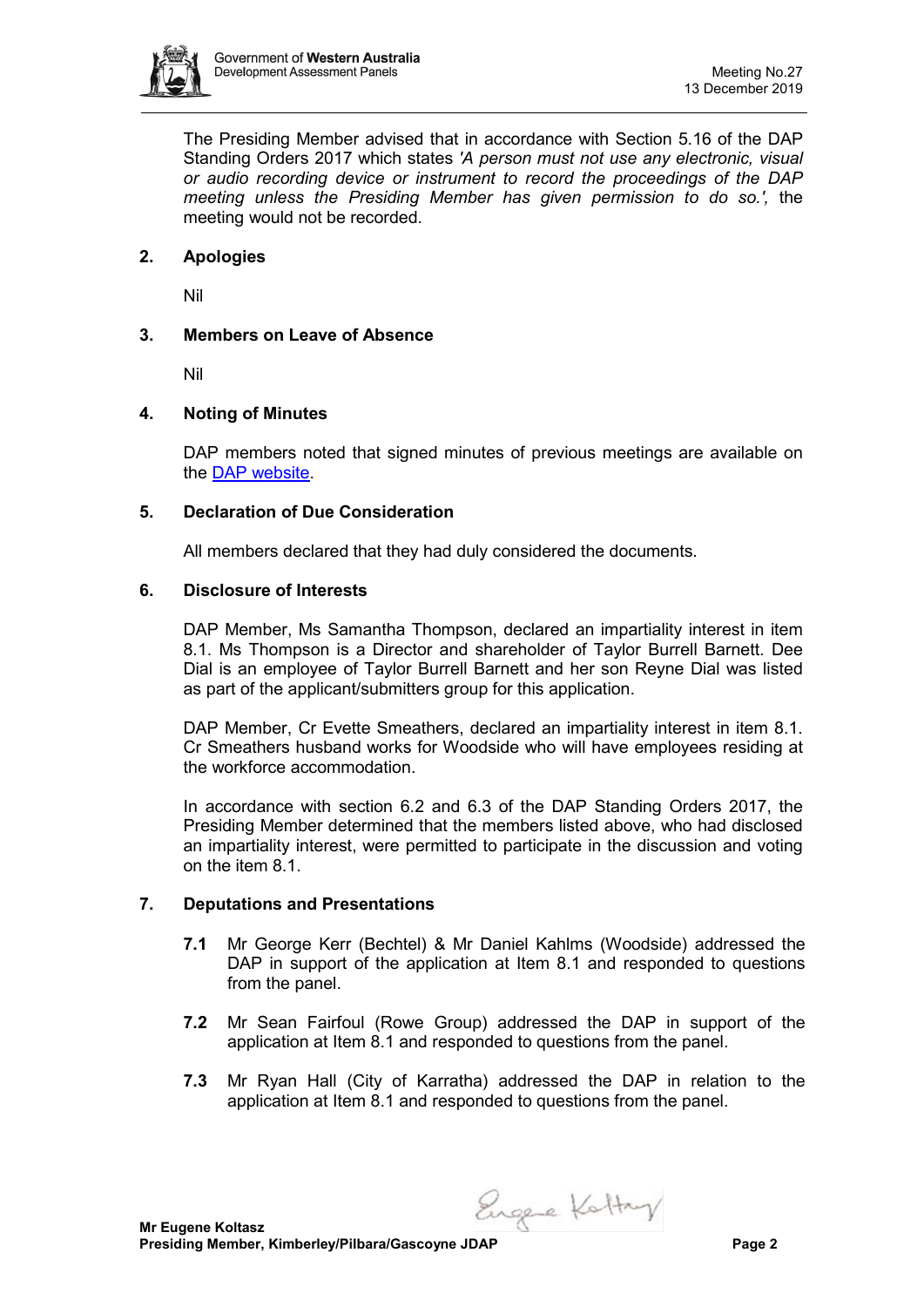

## **8. Form 1 – Responsible Authority Reports – DAP Application**

Applicant: Rowe Group Pty Ltd Owner: State of Western Australia Responsible Authority: City of Karratha<br>DAP File No: DAP/19/01671 DAP File No:

**8.1** Property Location: Lot 525 (72) Madigan Road, Gap Ridge **Transient Workforce Accommodation** 

### **REPORT RECOMMENDATION**

**Moved by:** Cr Peter Long **Seconded by:** Cr Evette Smeathers

That the Kimberley/Pilbara/Gascoyne JDAP resolves to:

1. **Approve** DAP Application reference DAP/19/01671 and accompanying plans:

Masterplan: SK-001: K Training Centre - Drawing No: 61-38439-A0101 - Rev A Administration Building – Drawing No: 61-38439-A0102 - Rev B Operations Centre – Drawing No: 61-38439-A0103 - Rev C Medical Centre – Drawing No: 61-38439-A0104 - Rev B Gymnasium Building Drawing No: 61-38439-A0105 - Rev A Tavern – Drawing No: 61-38439-A0106 - Rev A Indoor Recreation Centre – Drawing No: 61-38439-A0107 – Rev A Kitchen/Dining – Drawing No: 61-38439-A0108 – Rev A Kitchen - Elevations & Section – Drawing No: 61-38439-A0109 – Rev A Maintenance/Office/Bulk Linen/Left Luggage Stores – Drawing No: 61-38439- A0110 - Rev A Gatehouse – Drawing No: 61-38439-A0111 – Rev B Multipurpose Sports Court Shade Structure – Drawing No: 61-38439-A0115 – Rev A Construction Village 4 Bed Accommodation Unit Type 1 – Elevations 25658-540- V019-UA11-00019 Construction Village 4 Bed Accommodation Unit Type 2- Elevations 25658-540- V019-UA11-00035 Construction Village 4 Bed Accommodation Unit Type 1 - Furniture Details 25658- 540-V019-UA11-00093 Construction Village 4 Bed Accommodation Unit Type 1 - Floor Plan25658-540- V019-UA11-00491 Construction Village 4 Bed Accommodation Unit Type 2 - Floor Plan25658-540- V019-UA11-00525

in accordance with Clause 68 of Schedule 2 (Deemed Provisions) of the *Planning and Development (Local Planning Schemes) Regulations 2015*, and the provisions of the City of Karratha Local Planning Scheme No.8, subject to the following conditions:

**Conditions** 

Engele Kattry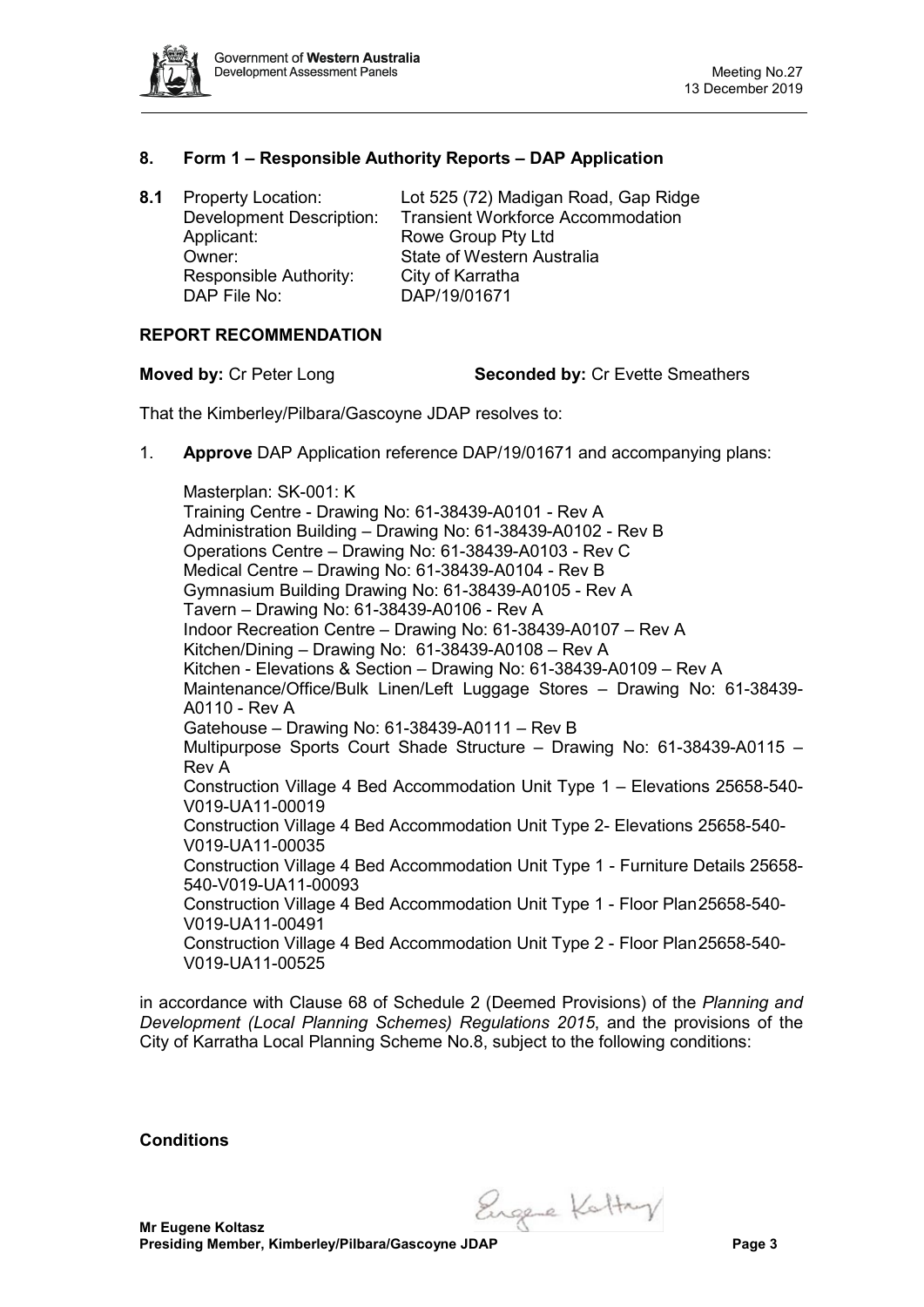

- 1) This decision constitutes planning approval only and is valid for a period of two (2) years from the date of approval. If the subject development is not substantially commenced within the two (2) year period, the approval shall lapse and be of no further effect.
- 2) The approval is time limited to a period of six (6) years from the date of occupation of Stage 1.
- 3) Prior to works commencing on site a Staging Plan is to be submitted to and approved by the City of Karratha.
- 4) The development shall be removed from site within six (6) years from the date of occupation of Stage 1 in accordance with a site Decommissioning and Rehabilitation Plan and a Transition Plan to be approved by the City of Karratha.
- 5) A minimum of 18 months prior to the expiry of this development approval a revised Transition Plan is to be submitted to and approved by the City of Karratha Council.
- 6) A minimum of twelve months prior to the expiry of this development approval a revised Decommissioning and Rehabilitation Plan is to be submitted to and approved by the City of Karratha and thereafter implemented to the satisfaction of the City of Karratha.
- 7) The development only being occupied by employees of and direct contractors involved with the construction of Woodside Energy Ltd's Pluto Train 2 project.
- 8) Use of site facilities is limited to the occupants of the workforce accommodation.
- 9) The maximum number of persons to be accommodated on the site at any one time is limited to 2500.
- 10) Prior to occupation of Stage 1, a revised Social Impact Management Plan, is to be submitted to and approved by the City of Karratha Council and thereafter implemented, to the satisfaction of the City of Karratha.
- 11) Prior to works commencing in the road reserve of Melford Road, detailed plans relating to the installation of the roundabout and associated works are to be submitted to and approved by the City of Karratha. Any required road widening and resultant boundary realignments of the road reserve and/or adjacent property boundaries and any works associated with the development of the roundabout will be at the proponents cost and shall be undertaken prior to any accommodation rooms becoming occupied.
- 12) Prior to works commencing on site or within the road reserve of Melford Road, a Traffic Management Plan for the construction phase of the development is to be submitted to and approved by the City of Karratha and thereafter implemented to the satisfaction of the City of Karratha.
- 13) Prior to occupation of Stage 1, a revised Stormwater Management Plan is to be submitted to and approved by the City of Karratha and thereafter implemented to the satisfaction of the City of Karratha.

Engele Kattry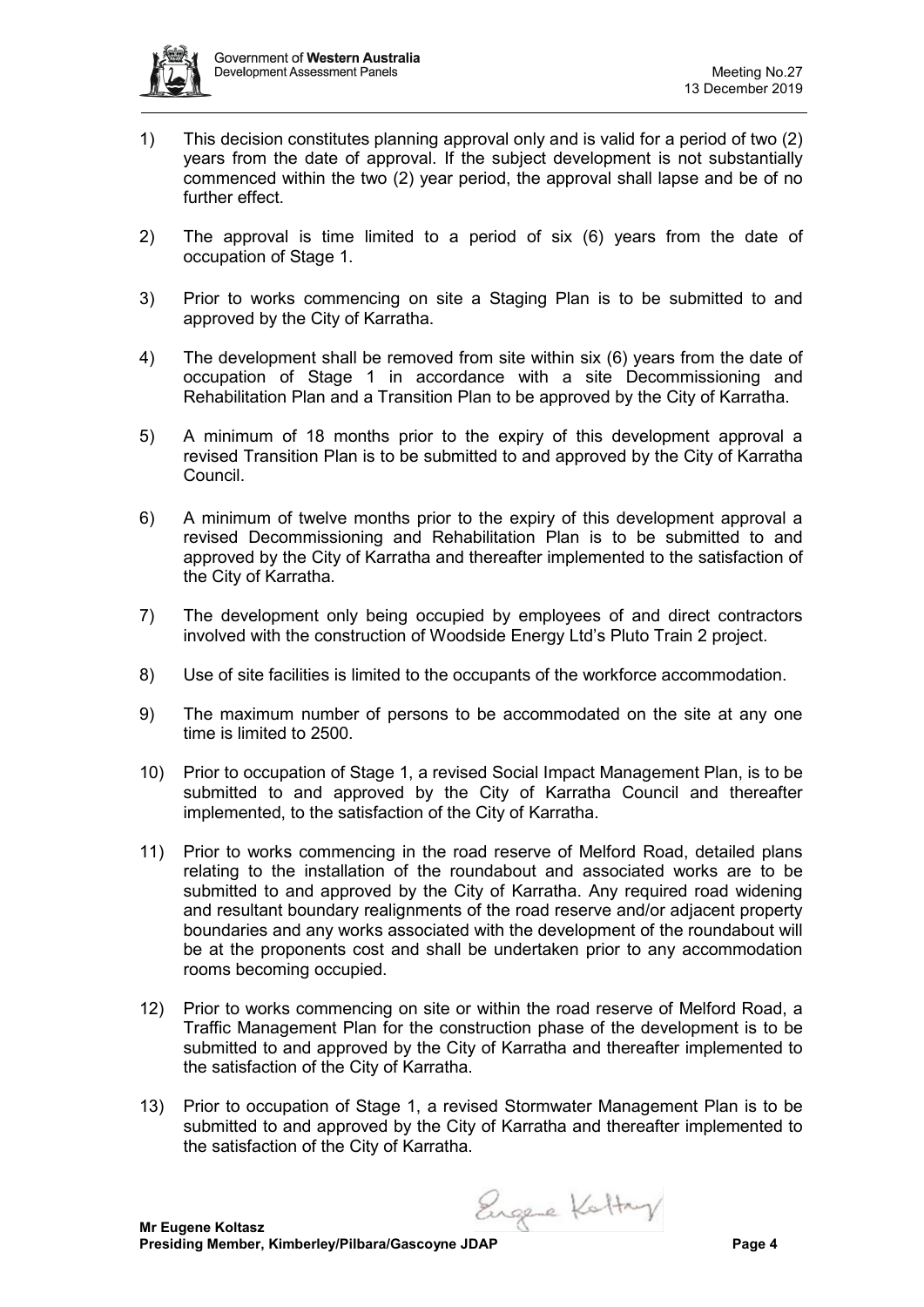

- 14) Prior to installation of external lighting on site, a revised External Lighting Plan is to be submitted to and approved by the City of Karratha and thereafter implemented to the satisfaction of the City of Karratha.
- 15) Prior to works commencing on site a Construction Environmental Management Plan is to be submitted to and approved by the City of Karratha and thereafter implemented to the satisfaction of the City of Karratha.
- 16) Prior to occupation of Stage 1, an Operational Environmental Management Plan is to be submitted to and approved by the City of Karratha and thereafter implemented to the satisfaction of the City of Karratha.
- 17) Prior to occupation of Stage 1, a Waste Management Plan is to be submitted to and approved by the City of Karratha and thereafter implemented to the satisfaction of the City of Karratha.
- 18) Prior to occupation of Stage 1, detailed Landscaping and Irrigation Plans to be submitted to and approved by the City of Karratha. Landscaping shall be planted and installed in accordance with the approved plans and thereafter maintained to the satisfaction of the City of Karratha.
- 19) All parking and vehicle manoeuvring and access areas are to be installed and thereafter maintained to the satisfaction of the City of Karratha.
- 20) Prior to occupation of the accommodation units a Dual Use Path connection being installed between the proposed development and the existing local Dual Use Path network, designed to the satisfaction of the City of Karratha.
- 21) The Bushfire Management Plan and Bushfire Emergency Evacuation Plan being implemented at all times, to the satisfaction of the City of Karratha.
- 22) The recommendations of the Acoustic Report being implemented at all times the development is operational, to the satisfaction of the City of Karratha.
- 23) The Mosquito Management Plan being implemented at all times, to the satisfaction of the City of Karratha.
- 24) A cyclone emergency shelter of adequate size shall be provided to accommodate all occupants on site at any time.
- 25) Fencing shall not be constructed along the Madigan Road frontage.

#### **Advice Notes**

- a) With respect to the Social Impact Management Plan, the following advice is provided:
	- i. At the time of the due date for the Responsible Authority Report there had not been sufficient time for the City to respond to all recommendations and mitigation measures made within the Social Impact Management Plan. Further consultation is required to refine commitments to better serve the development and the greater community within the City of Karratha.

Engere Kottay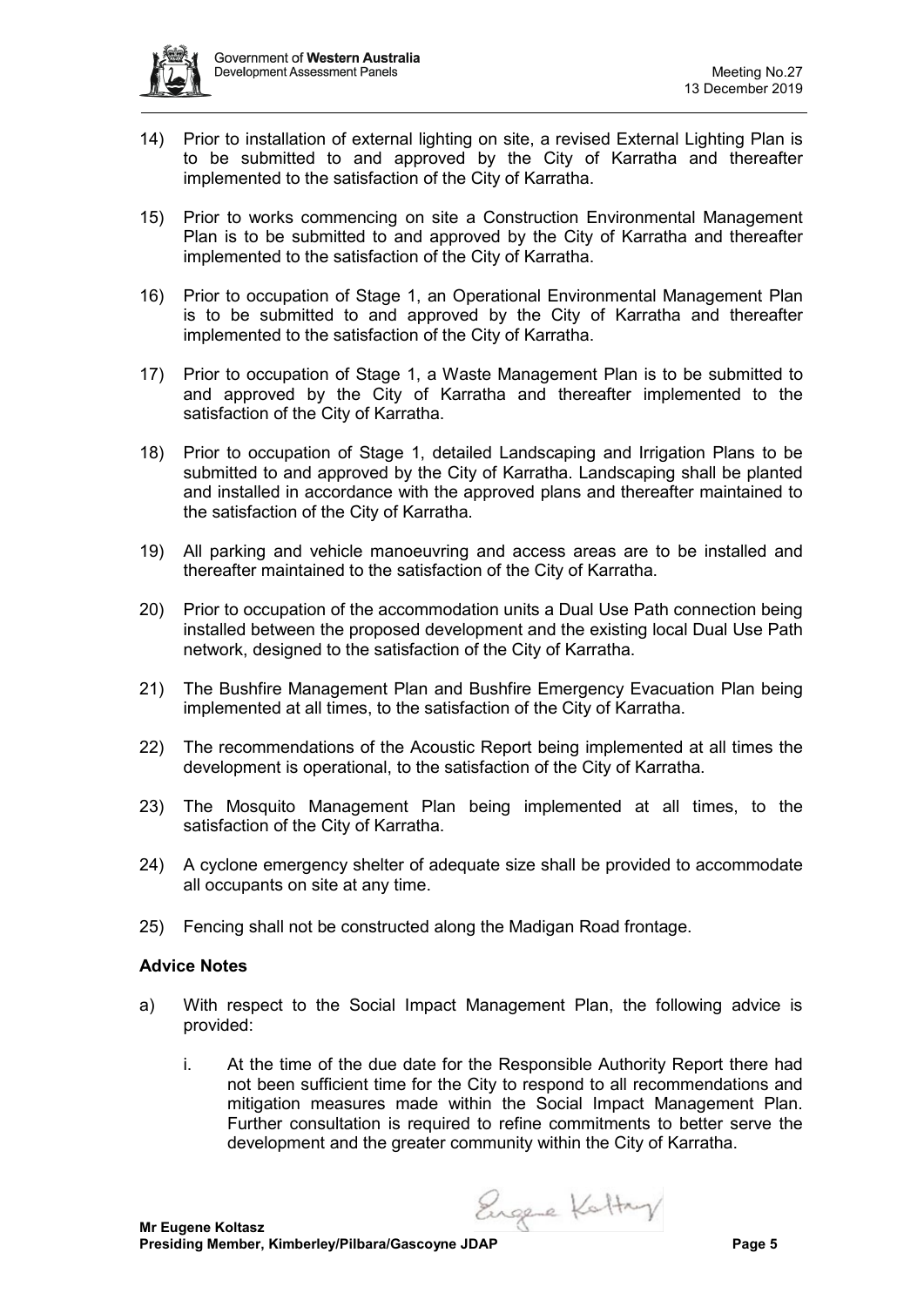

- ii. A commitment is to be included in the SIMP to monitor and report on the achievement of commitments and to review and revise any commitment that is reported to have been falling short of targets set in the SIMP.
- b) With respect to the Staging Plan, the plan is to include details relating to the number of occupants in each stage and the components of the development that will be ready for use at each stage. This will enable the City of Karratha to consider the appropriateness of onsite facilities for the number of occupants at each stage (e.g parking numbers relative to the numbers of rooms in each stage).
- c) With respect to the Transition Plan, although a revised plan is to be submitted a minimum of 18 months prior to expiry of the approval, it is recognised that this plan is approved in its current form and contains a process laid out to provide the best opportunity for components of the development to be able to be used to assist with transitioning to a future urban subdivision permitted by the City of Karratha Local Planning Scheme No.8.
- d) With respect to the Decommissioning and Rehabilitation Plan, it is expected that the revised plan will acknowledge the Transition Plan in so far as any finalised commitments to leave infrastructure in situ as detailed under the approved revised Transition Plan.
- e) With respect to the vehicle entry/exit from Melford Road, revised plans are to provide sufficient detail to demonstrate that traffic movement on the new roundabout will not be impeded by vehicles waiting to enter the subject site. Plans are to include swept path imagery of all vehicle types that will access the subject site, including semi-trailers and large buses.
- f) With respect to external lighting, the lighting is to be designed to mitigate potential impacts on the adjacent existing workforce accommodation development, residential development east of Madigan Road and traffic on Madigan Road.
- g) With respect to cyclone shelters, Council's adopted Local Planning Policy DP10: Workforce Accommodation requires each workforce accommodation facility to provide a building(s) designed for emergency (cyclone) sheltering purposes and such building(s) to be designed to Building Code of Australia Importance Level Four (4). Further, the policy provides that building design shall demonstrate regard for the guidelines for Australian Public Safety Shelters Report to Emergency Management Australia (2002).
- h) With respect to the Waste Management Plan, the plan is to address storage of putrescible waste (especially during the summer period), bin storage and bin washing facility – concrete wash down pad graded to a floor drain, with a tap and hose.
- i) Angle car parking spaces shall have a minimum dimension not less than 2,700 mm by 5,500 mm, unless otherwise agreed by the local government in accordance with clause 5.11.15 of the City of Karratha Local Planning Scheme No.8.
- j) Council's Public Art Policy encourages private developers to spend 1% of the construction cost on public art. Should the proponent agree to provide some form of public art, this should be included as a commitment within the Social Impact

Engere Kattry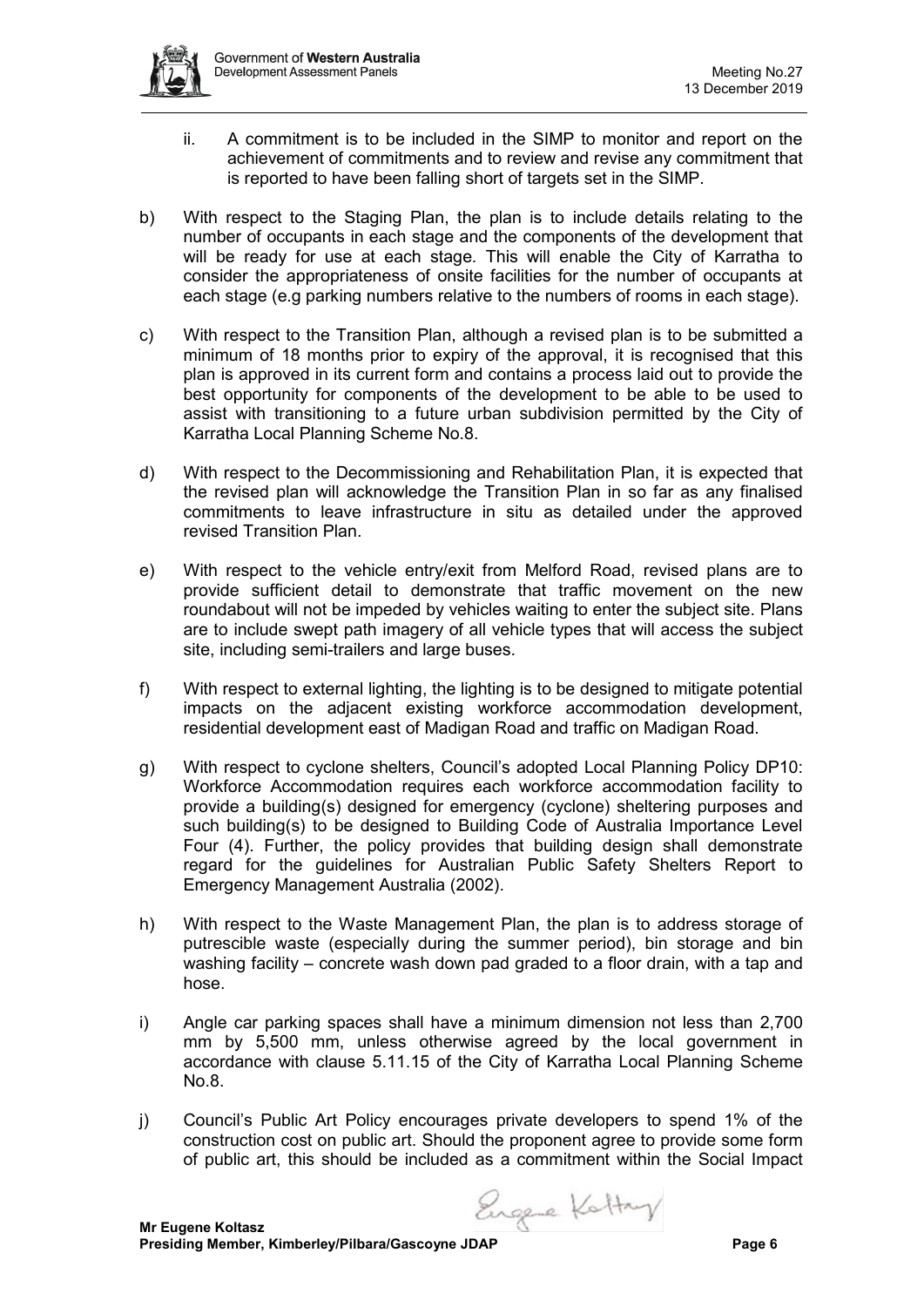

Management Plan and the City should be consulted regarding the public art to be provided.

- k) In accordance with the *Environmental Protection (Noise) Regulations 1997*, approved construction hours in the City of Karratha are Monday to Saturday between 7am and 7pm. Any works done outside these approved hours (including Sundays and Public holidays) are subject to a separate approval by the City and an application fee.
- l) Under the *Food Act 2008*, food businesses must comply with the Food Standards Code and food business registration is required before commencement of trade. An application for registration should be submitted to the City including detailed plans of the proposed layout and fit out of the kitchen and associated facilities.
- m) Under the *Health Local Law 2012*, the facility must comply with requirements under Part 8 and registration as a Lodging House is required. An application for registration should be submitted to the City. Specifically, clause 8.10(1)(a)(ii) requires that laundry facilities be provided at a ratio of at least 1 laundry unit per 15 residents.
- n) Under the *Health (Public Buildings) Regulations 1992*, the maximum accommodation of areas falling within the definition of a Public Building (e.g. central dining area, gym) needs to be calculated and a certificate of approval outlining these figures issued. A 'Form 1' application for approval should be submitted to the City.
- o) Under the *Health (Aquatic Facilities) Regulations 2007*, an approval of construction must be obtained from the Department of Health prior to construction of the swimming pool. An application for approval should be submitted to the Department of Health directly. The Department of Health then request the City's Environmental Health Service to inspect the swimming pool prior to issuing a certificate of compliance, which is required before the swimming pool opens.

# **AMENDING MOTION**

**Moved by:** Mr Gene Koltasz **Seconded by:** Ms Samantha Thompson

*The following amendments were made en bloc:*

(i) That condition 20 be amended to read as follows:

*Prior to occupation of the accommodation units a Dual Use Path connection being approved and installed between the proposed development and the existing local Dual Use Path network, designed in consultation with Main Roads WA to the satisfaction of the City of Karratha.*

**REASON:** To acknowledge that Madigan Road is a main road under the control of Main Roads WA (MRWA) and any infrastructure within the road reserve, such as a dual use path, requires the approval of MRWA.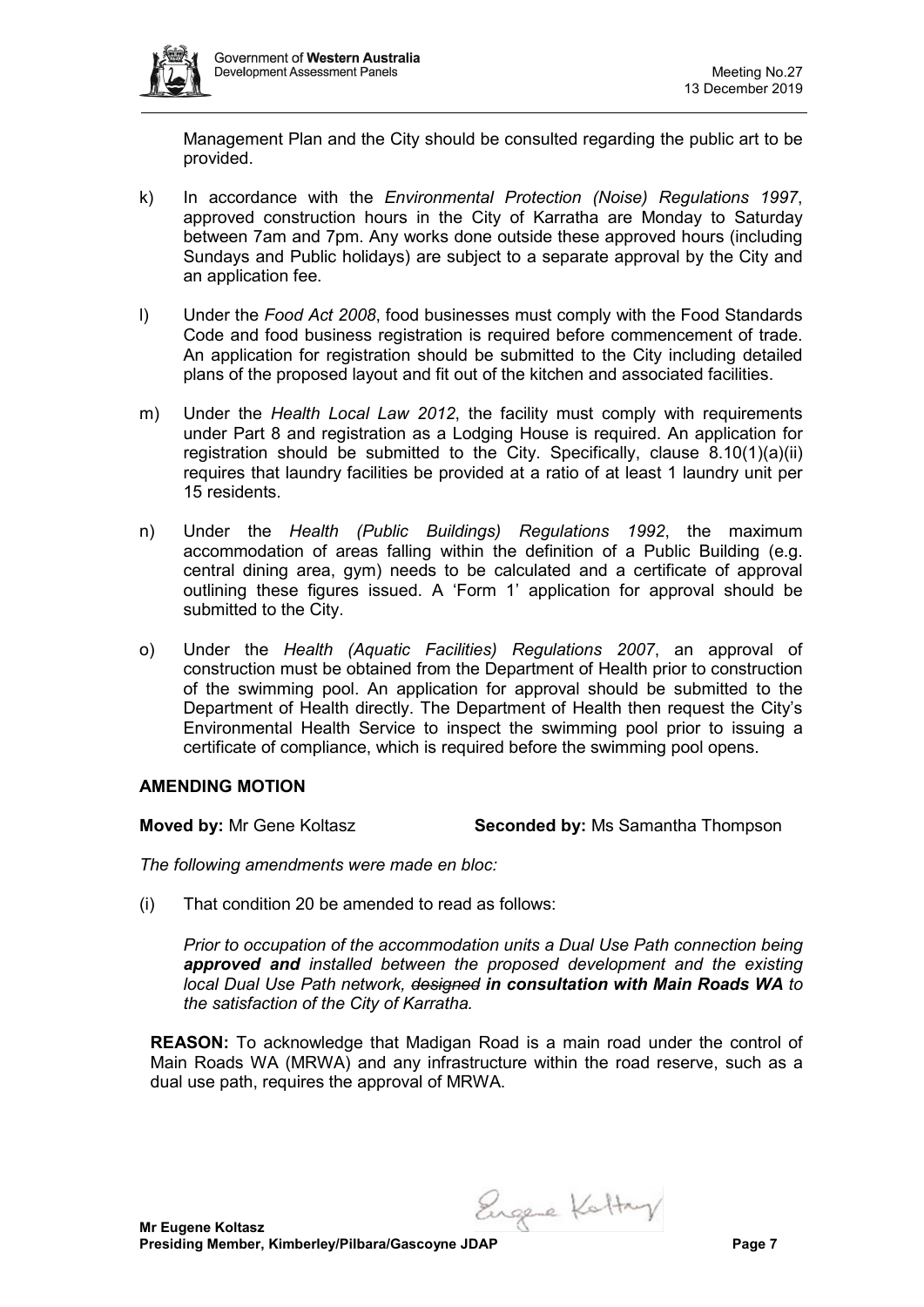

(ii) That condition 25 be amended to read as follows:

Fencing shall not be constructed along the Madigan Road frontage. *Prior to occupation of stage one, a fencing plan shall be approved and implemented to the satisfaction of the City of Karratha.*

**REASON:** To enable the proponent and Council to negotiate the type of fencing that is most appropriate for the Madigan Road frontage of the site.

(iii) That a new advice note p) be added to read as follows:

*In relation to Madigan Road, the fencing shall be designed to be visually permeable and complimented by landscaping to lessen the visual impact.* 

**REASON:** To reflect the desire to have fencing that is more visually permeable than the fencing proposed in the application.

### **The Amending Motion was put and CARRIED UNANIMOUSLY.**

#### **REPORT RECOMMENDATION (AS AMENDED)**

That the Kimberley/Pilbara/Gascoyne JDAP resolves to:

1. **Approve** DAP Application reference DAP/19/01671 and accompanying plans:

Masterplan: SK-001: K Training Centre - Drawing No: 61-38439-A0101 - Rev A Administration Building – Drawing No: 61-38439-A0102 - Rev B Operations Centre – Drawing No: 61-38439-A0103 - Rev C Medical Centre – Drawing No: 61-38439-A0104 - Rev B Gymnasium Building Drawing No: 61-38439-A0105 - Rev A Tavern – Drawing No: 61-38439-A0106 - Rev A Indoor Recreation Centre – Drawing No: 61-38439-A0107 – Rev A Kitchen/Dining – Drawing No: 61-38439-A0108 – Rev A Kitchen - Elevations & Section – Drawing No: 61-38439-A0109 – Rev A Maintenance/Office/Bulk Linen/Left Luggage Stores – Drawing No: 61-38439- A0110 - Rev A Gatehouse – Drawing No: 61-38439-A0111 – Rev B Multipurpose Sports Court Shade Structure – Drawing No: 61-38439-A0115 – Rev A Construction Village 4 Bed Accommodation Unit Type 1 – Elevations 25658-540- V019-UA11-00019 Construction Village 4 Bed Accommodation Unit Type 2- Elevations 25658-540- V019-UA11-00035 Construction Village 4 Bed Accommodation Unit Type 1 - Furniture Details 25658- 540-V019-UA11-00093 Construction Village 4 Bed Accommodation Unit Type 1 - Floor Plan25658-540- V019-UA11-00491 Construction Village 4 Bed Accommodation Unit Type 2 - Floor Plan25658-540- V019-UA11-00525

in accordance with Clause 68 of Schedule 2 (Deemed Provisions) of the *Planning and Development (Local Planning Schemes) Regulations 2015*, and the

Engele Kattay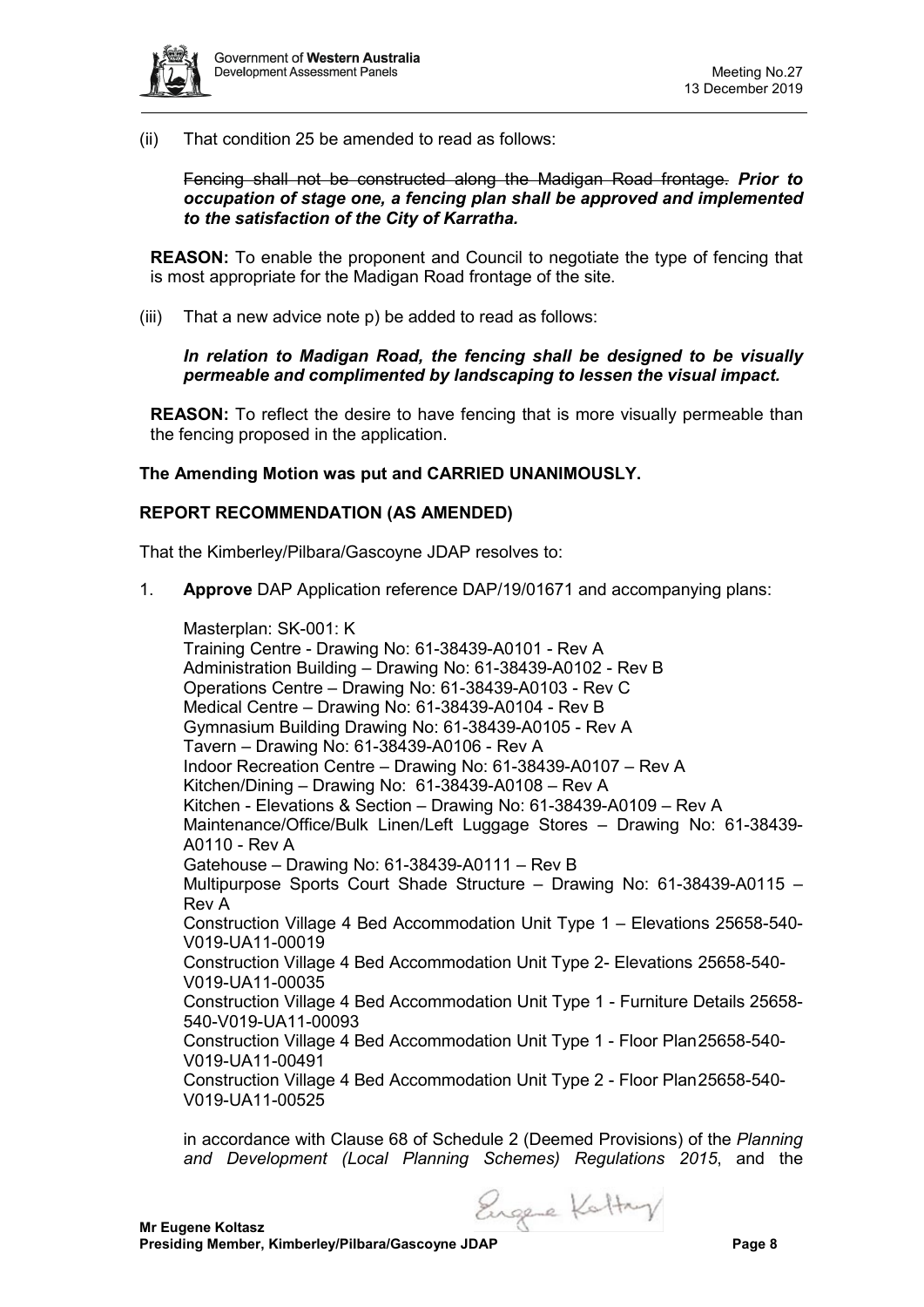

provisions of the City of Karratha Local Planning Scheme No.8, subject to the following conditions:

# **Conditions**

- 1) This decision constitutes planning approval only and is valid for a period of two (2) years from the date of approval. If the subject development is not substantially commenced within the two (2) year period, the approval shall lapse and be of no further effect.
- 2) The approval is time limited to a period of six (6) years from the date of occupation of Stage 1.
- 3) Prior to works commencing on site a Staging Plan is to be submitted to and approved by the City of Karratha.
- 4) The development shall be removed from site within six (6) years from the date of occupation of Stage 1 in accordance with a site Decommissioning and Rehabilitation Plan and a Transition Plan to be approved by the City of Karratha.
- 5) A minimum of 18 months prior to the expiry of this development approval a revised Transition Plan is to be submitted to and approved by the City of Karratha Council.
- 6) A minimum of twelve months prior to the expiry of this development approval a revised Decommissioning and Rehabilitation Plan is to be submitted to and approved by the City of Karratha and thereafter implemented to the satisfaction of the City of Karratha.
- 7) The development only being occupied by employees of and direct contractors involved with the construction of Woodside Energy Ltd's Pluto Train 2 project.
- 8) Use of site facilities is limited to the occupants of the workforce accommodation.
- 9) The maximum number of persons to be accommodated on the site at any one time is limited to 2500.
- 10) Prior to occupation of Stage 1, a revised Social Impact Management Plan, is to be submitted to and approved by the City of Karratha Council and thereafter implemented, to the satisfaction of the City of Karratha.
- 11) Prior to works commencing in the road reserve of Melford Road, detailed plans relating to the installation of the roundabout and associated works are to be submitted to and approved by the City of Karratha. Any required road widening and resultant boundary realignments of the road reserve and/or adjacent property boundaries and any works associated with the development of the roundabout will be at the proponents cost and shall be undertaken prior to any accommodation rooms becoming occupied.
- 12) Prior to works commencing on site or within the road reserve of Melford Road, a Traffic Management Plan for the construction phase of the development is to be

Engere Kottay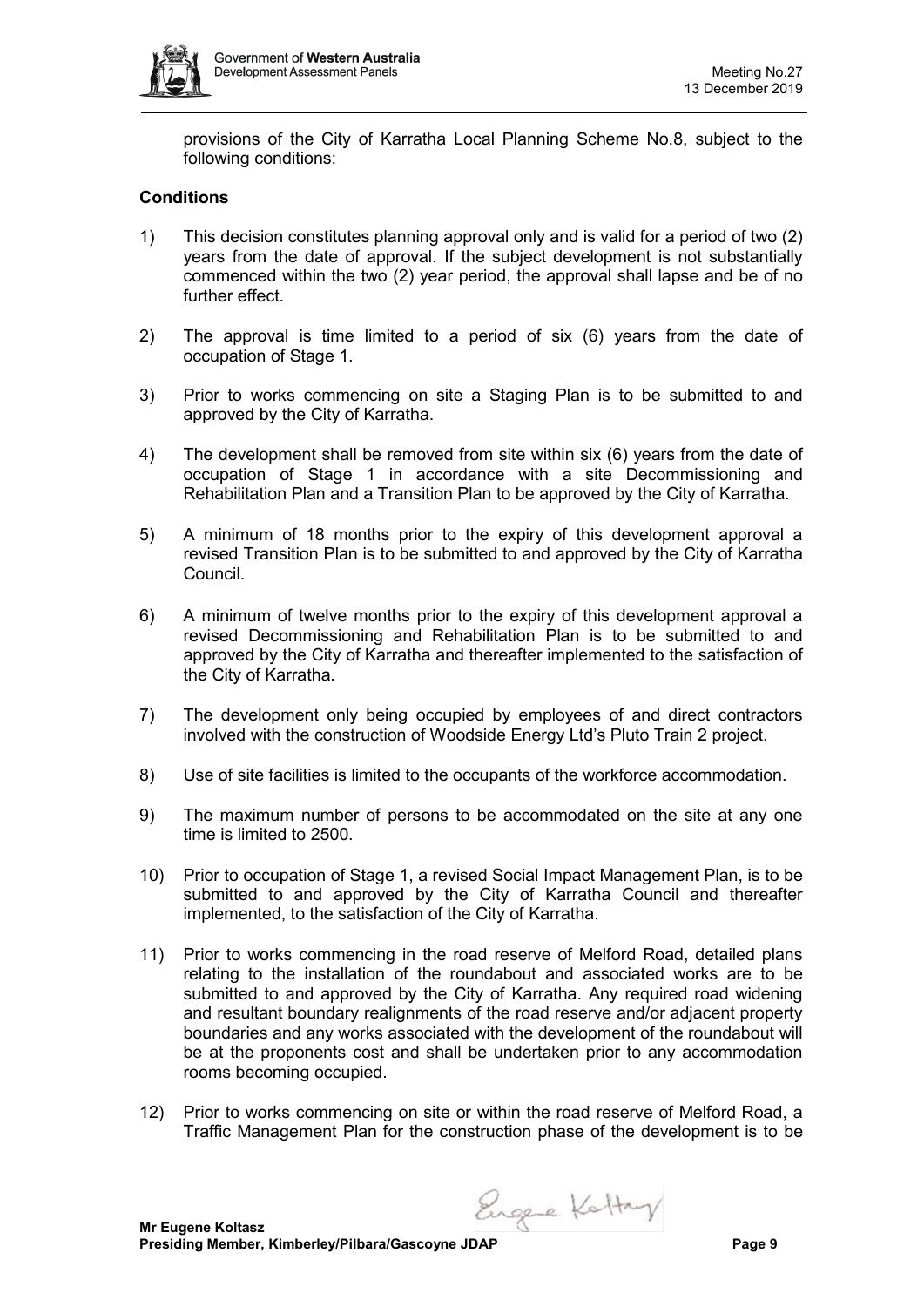

submitted to and approved by the City of Karratha and thereafter implemented to the satisfaction of the City of Karratha.

- 13) Prior to occupation of Stage 1, a revised Stormwater Management Plan is to be submitted to and approved by the City of Karratha and thereafter implemented to the satisfaction of the City of Karratha.
- 14) Prior to installation of external lighting on site, a revised External Lighting Plan is to be submitted to and approved by the City of Karratha and thereafter implemented to the satisfaction of the City of Karratha.
- 15) Prior to works commencing on site a Construction Environmental Management Plan is to be submitted to and approved by the City of Karratha and thereafter implemented to the satisfaction of the City of Karratha.
- 16) Prior to occupation of Stage 1, an Operational Environmental Management Plan is to be submitted to and approved by the City of Karratha and thereafter implemented to the satisfaction of the City of Karratha.
- 17) Prior to occupation of Stage 1, a Waste Management Plan is to be submitted to and approved by the City of Karratha and thereafter implemented to the satisfaction of the City of Karratha.
- 18) Prior to occupation of Stage 1, detailed Landscaping and Irrigation Plans to be submitted to and approved by the City of Karratha. Landscaping shall be planted and installed in accordance with the approved plans and thereafter maintained to the satisfaction of the City of Karratha.
- 19) All parking and vehicle manoeuvring and access areas are to be installed and thereafter maintained to the satisfaction of the City of Karratha.
- 20) Prior to occupation of the accommodation units a Dual Use Path connection being approved and installed between the proposed development and the existing local Dual Use Path network, in consultation with Main Roads WA to the satisfaction of the City of Karratha.
- 21) The Bushfire Management Plan and Bushfire Emergency Evacuation Plan being implemented at all times, to the satisfaction of the City of Karratha.
- 22) The recommendations of the Acoustic Report being implemented at all times the development is operational, to the satisfaction of the City of Karratha.
- 23) The Mosquito Management Plan being implemented at all times, to the satisfaction of the City of Karratha.
- 24) A cyclone emergency shelter of adequate size shall be provided to accommodate all occupants on site at any time.
- 25) Prior to occupation of stage one, a fencing plan shall be approved and implemented to the satisfaction of the City of Karratha.

#### **Advice Notes**

Engele Kattry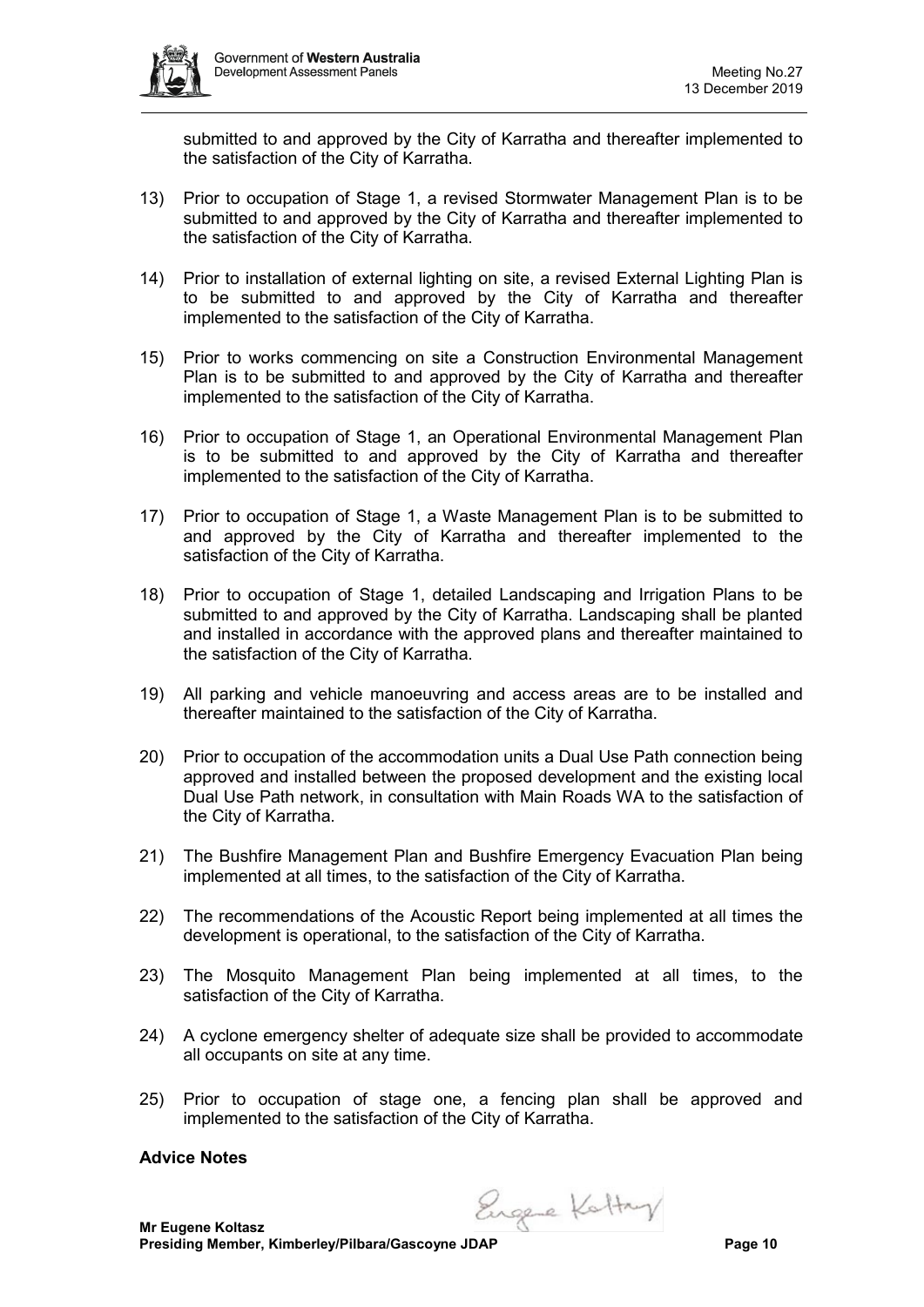- a) With respect to the Social Impact Management Plan, the following advice is provided:
	- i. At the time of the due date for the Responsible Authority Report there had not been sufficient time for the City to respond to all recommendations and mitigation measures made within the Social Impact Management Plan. Further consultation is required to refine commitments to better serve the development and the greater community within the City of Karratha.
	- ii. A commitment is to be included in the SIMP to monitor and report on the achievement of commitments and to review and revise any commitment that is reported to have been falling short of targets set in the SIMP.
- b) With respect to the Staging Plan, the plan is to include details relating to the number of occupants in each stage and the components of the development that will be ready for use at each stage. This will enable the City of Karratha to consider the appropriateness of onsite facilities for the number of occupants at each stage (e.g parking numbers relative to the numbers of rooms in each stage).
- c) With respect to the Transition Plan, although a revised plan is to be submitted a minimum of 18 months prior to expiry of the approval, it is recognised that this plan is approved in its current form and contains a process laid out to provide the best opportunity for components of the development to be able to be used to assist with transitioning to a future urban subdivision permitted by the City of Karratha Local Planning Scheme No.8.
- d) With respect to the Decommissioning and Rehabilitation Plan, it is expected that the revised plan will acknowledge the Transition Plan in so far as any finalised commitments to leave infrastructure in situ as detailed under the approved revised Transition Plan.
- e) With respect to the vehicle entry/exit from Melford Road, revised plans are to provide sufficient detail to demonstrate that traffic movement on the new roundabout will not be impeded by vehicles waiting to enter the subject site. Plans are to include swept path imagery of all vehicle types that will access the subject site, including semi-trailers and large buses.
- f) With respect to external lighting, the lighting is to be designed to mitigate potential impacts on the adjacent existing workforce accommodation development, residential development east of Madigan Road and traffic on Madigan Road.
- g) With respect to cyclone shelters, Council's adopted Local Planning Policy DP10: Workforce Accommodation requires each workforce accommodation facility to provide a building(s) designed for emergency (cyclone) sheltering purposes and such building(s) to be designed to Building Code of Australia Importance Level Four (4). Further, the policy provides that building design shall demonstrate regard for the guidelines for Australian Public Safety Shelters Report to Emergency Management Australia (2002).
- h) With respect to the Waste Management Plan, the plan is to address storage of putrescible waste (especially during the summer period), bin storage and bin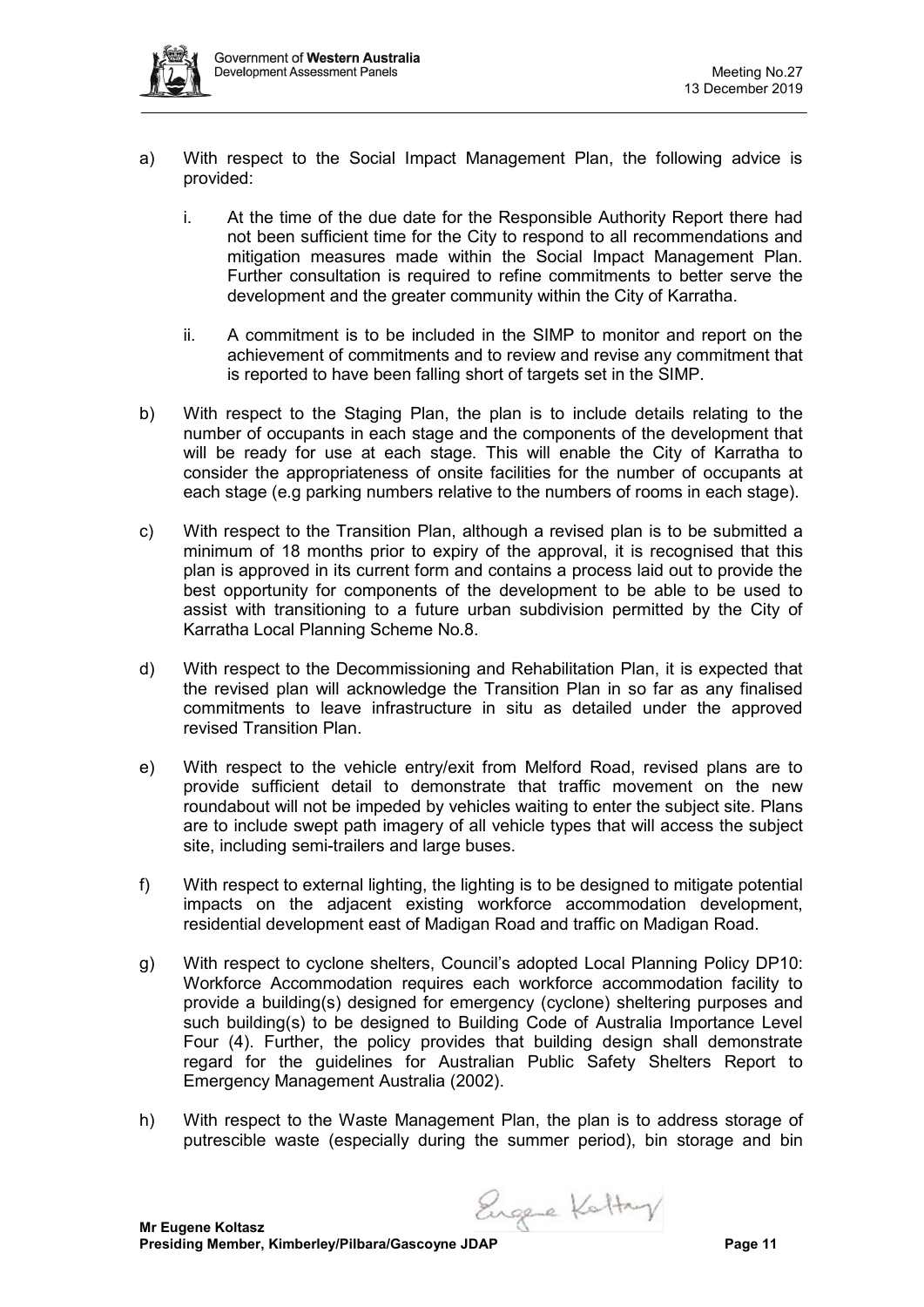

washing facility – concrete wash down pad graded to a floor drain, with a tap and hose.

- i) Angle car parking spaces shall have a minimum dimension not less than 2,700 mm by 5,500 mm, unless otherwise agreed by the local government in accordance with clause 5.11.15 of the City of Karratha Local Planning Scheme No.8.
- j) Council's Public Art Policy encourages private developers to spend 1% of the construction cost on public art. Should the proponent agree to provide some form of public art, this should be included as a commitment within the Social Impact Management Plan and the City should be consulted regarding the public art to be provided.
- k) In accordance with the *Environmental Protection (Noise) Regulations 1997*, approved construction hours in the City of Karratha are Monday to Saturday between 7am and 7pm. Any works done outside these approved hours (including Sundays and Public holidays) are subject to a separate approval by the City and an application fee.
- l) Under the *Food Act 2008*, food businesses must comply with the Food Standards Code and food business registration is required before commencement of trade. An application for registration should be submitted to the City including detailed plans of the proposed layout and fit out of the kitchen and associated facilities.
- m) Under the *Health Local Law 2012*, the facility must comply with requirements under Part 8 and registration as a Lodging House is required. An application for registration should be submitted to the City. Specifically, clause 8.10(1)(a)(ii) requires that laundry facilities be provided at a ratio of at least 1 laundry unit per 15 residents.
- n) Under the *Health (Public Buildings) Regulations 1992*, the maximum accommodation of areas falling within the definition of a Public Building (e.g. central dining area, gym) needs to be calculated and a certificate of approval outlining these figures issued. A 'Form 1' application for approval should be submitted to the City.
- o) Under the *Health (Aquatic Facilities) Regulations 2007*, an approval of construction must be obtained from the Department of Health prior to construction of the swimming pool. An application for approval should be submitted to the Department of Health directly. The Department of Health then request the City's Environmental Health Service to inspect the swimming pool prior to issuing a certificate of compliance, which is required before the swimming pool opens.
- p) In relation to Madigan Street, the fencing shall be designed to be visually permeable and complimented by landscaping to lessen the visual impact.

# **The Report Recommendation (as amended) was put and CARRIED UNANIMOUSLY.**

**REASON:** In accordance with details contained in the Responsible Authority Report and Amending Motion.

Engere Kottay